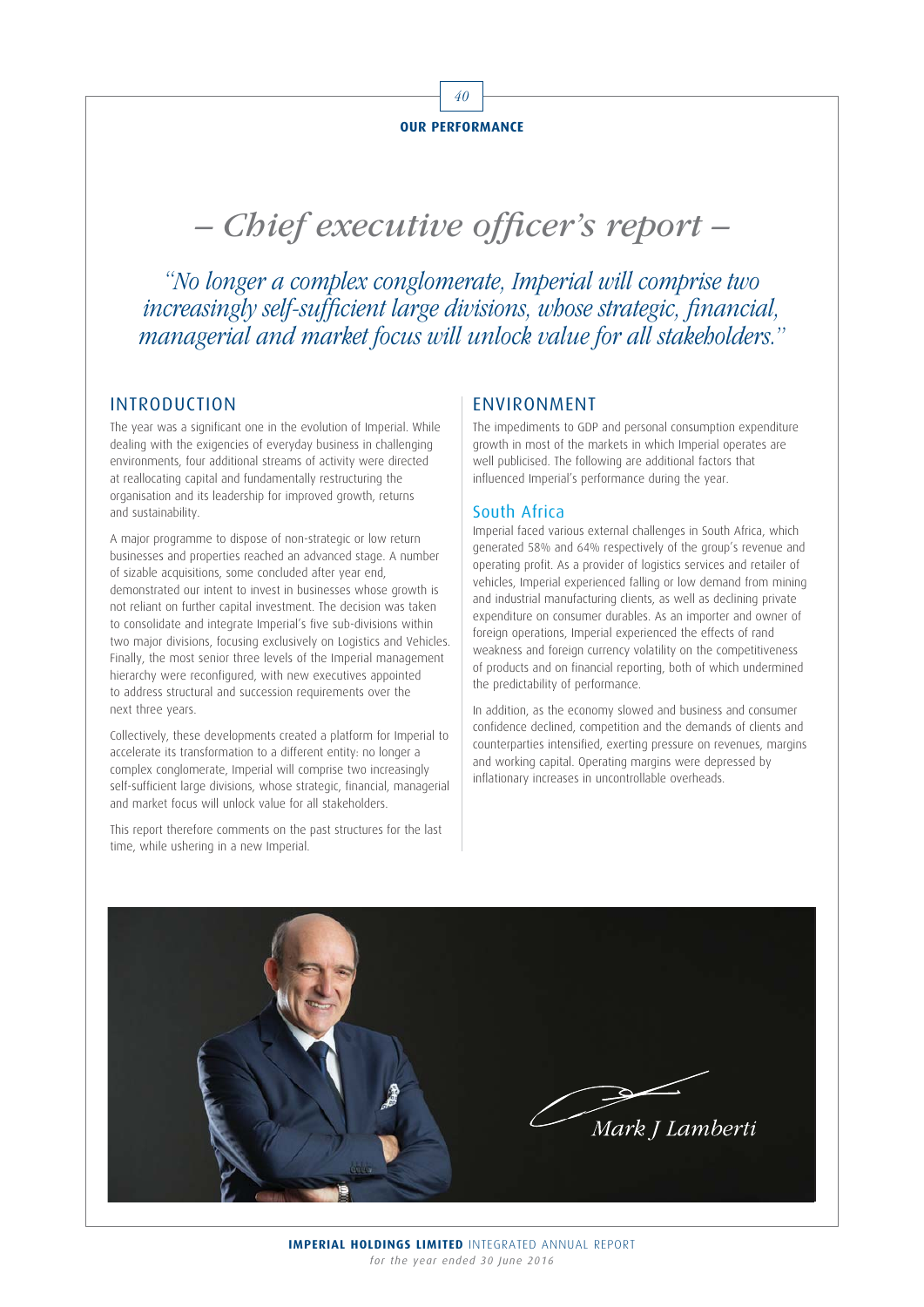# 41 **OUR PERFORMANCE** > CEO'S REPORT



AND LOW RETURN ASSETS OF AND LOW RETURN ASSETS OF

ACQUIRED MINORITIES AND CAPITAL-**ACQUIRED MINORITIES** NESSES FUR $\bigcap \Pi \sqcup \bigcap \Lambda \sqcup$ LIGHT BUSINESSES FOR

R4,4 BILLION business environment COMMENCED FUNDAMENTAL ORGANISATIONAL AND

FOCH LID LEADERSHIP RESTRUCTURING

DEVISED AND ANNOUNCED  $FSSION$ SUCCESSION  $\sqrt{a^2+a^2}$ PLAN FOR 26 SENIOR EXECUTIVES

#### Rest of Africa

In sub-Saharan Africa, which generated 11% and 14% respectively of Imperial's revenue and operating profit, trade and fiscal deficits grew, currencies collapsed, foreign exchange became scarce or dried up in some countries, and GDP growth forecasts were sharply reduced.

These pressures were all felt by Imperial's businesses, more so in the second half when a scarcity of foreign exchange threatened the availability and competitiveness of dollar-based imports. Policy and regulatory uncertainty often heightened the operational and financial risks of doing business in some countries.

#### International

Imperial's operations beyond the African continent generated 31% and 22% respectively of Imperial's revenue and operating profit.

Our businesses in Germany were directly affected to various degrees by low water levels on the Rhine in the first half and full employment which hampered the attraction and retention of skills. With few exceptions our clients and counterparties operate very sophisticated, frequently global businesses, and we face continual pressure to deliver more for less.

In the United Kingdom uncertainty caused clients to delay purchases in the lead up to the Brexit referendum, the result of which had an impact on the value of the pound sterling earnings. There was little change in the economic or competitive pressures we face in Australia and South America where growth off a low base was primarily a function of management initiatives.

## GROUP FINANCIAL HIGHLIGHTS

Despite difficult trading conditions, Imperial achieved record revenues and operating profits in 2016, with all divisions producing revenue growth in rand terms. Double-digit growth of revenue and operating profit from foreign operations, increased Imperial's share of revenue and operating profit from foreign operations to 42% and 36% respectively.

The impact of volatile currency movements on the group's profitability and invested capital was significant. Recent developments have shown that in addition to movements of the South African rand, foreign currency movements and our hedging strategies can result in sharp adjustments to reported income in rand. We are confident, however, that our hedging strategies are prudent and we will continue to highlight the impact of currency movements in our communication with stakeholders.

Detail and commentary on Imperial's financial position and performance is contained in the chief financial officer's report which follows, the divisional reviews on pages 54 to 69 and the summarised financial statements on pages 104 to 133.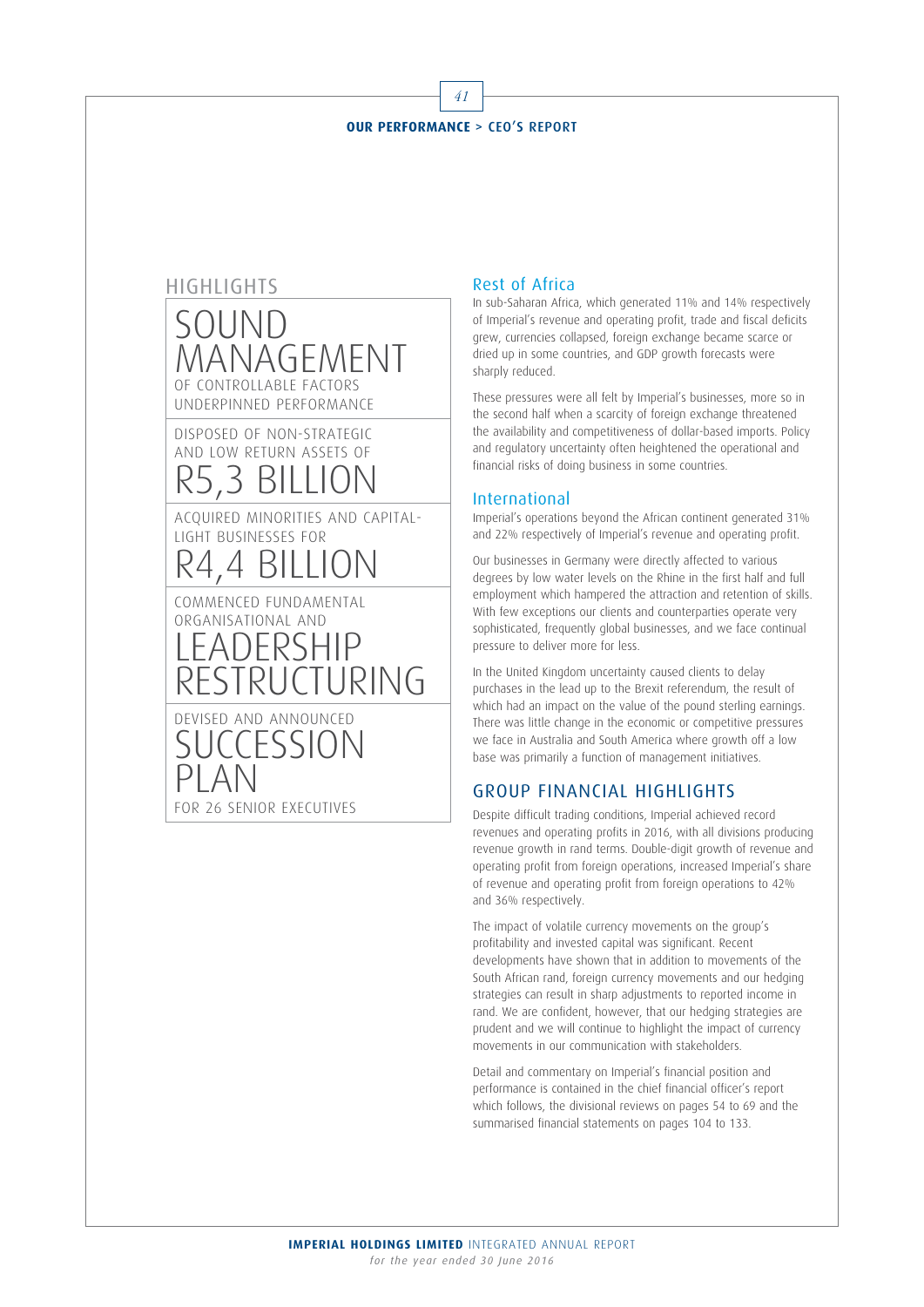#### **OUR PERFORMANCE** > CEO'S REPORT

42

## OUR STRATEGY FOR VALUE CREATION

While always subject to refinement, the underlying precepts of our strategies to create value are unchanged.

The first is that as the listed parent of various business units that compete in the marketplace for goods and services, Imperial Holdings must achieve two objectives. It must add value to its business units in excess of the tangible or intangible costs of doing so, and it must add value to shareholders by diversifying in a manner they could not.

The second, which follows and is depicted on pages 12 and 13, is that the valueadding strategies of a holding company are supportive of, but distinctly different to the competitive strategies of its client-facing operating subsidiaries (pages 14 to 17). The following describes how we refined and implemented our strategies as a holding company that creates value as a "parent" and one that defines the parameters within which subsidiaries are empowered to achieve market leadership and thrive.

As the major determinant of all future performance we continued to **shape the** group's portfolio to achieve focused **growth**. The intent is to create a less complex, lower capital intense, higher return group of businesses, active only in the logistics and vehicles sectors.

To this end we disposed or are in the process of disposing of non-core, strategically misaligned, underperforming or low return assets amounting to R5,3 billion during the year. Excluding Regent (still subject to regulatory approval) we have disposed or are in the process of disposing of 29 businesses that generated revenues of R6 billion and utilised R2,8 billion of invested capital to produce operating profit of only R45 million – clear evidence that bigger is not better! And we invested R4,4 billion to acquire minorities and new businesses, the most significant of which was 95% of Palletways, acquired on 5 July 2016 at an enterprise value of R3,2 billion (£162,9 million).

As the custodian of equity, debt and assets, and as the funder or guarantor of

#### subsidiaries, the holding company must raise, allocate and control capital for value accretion.

During the year, with due regard to cash flows arising from changes to the portfolio, the asset and liability committee and group treasury function ensured a prudent balance of short/long, fixed/variable and local/international debt within the group's self-imposed debt to equity range of 60% to 80%.

From a strategic perspective capital is allocated as per the principles of our investment thesis, shown on page 1. All capital allocation is made and evaluated over time with a view to achieving through the cycle returns on invested capital of between 3% and 4% above the weighted average cost of capital. Over the past year, the return on invested capital exceeded the weighted average cost of capital by 2,2% compared to 3% in 2015. Although uncontrollable external factors have been the major reason for this decline in recent years, we are determined to reverse this trend by reducing average working capital, restructuring or disposing of highly capital intensive businesses and avoiding acquisitions that are highly capital intensive businesses or require capital to grow.

Although divisions and subsidiaries define the bases on which they compete and grow in their chosen markets, their strategies are a basis for budgeting and capital allocation, and can influence the strategic positioning of Imperial as represented to stakeholders. A major responsibility of the holding company is therefore to ensure strategic clarity at subsidiary level. Over the past year the formality of this process enhanced competitiveness and created a framework for investment decisions within divisions.

With Imperial's success heavily reliant on the calibre of its leadership, the holding company has an obligation to **develop** executive capability for performance and sustainability throughout the group.

Over the past year, the talent management function established 18 months ago to focus on the most senior 200 managers in Imperial, has evolved.

The deployment of leading-edge human capital practices is required not only to develop a leadership pipeline, but also to address issues of productivity, diversity, employment equity and compensation. The mandate of the renamed and restructured organisation effectiveness function is now to provide thought leadership and to institutionalise talent management, human resource architecture, core human resource data and technology, and enterprise architecture throughout Imperial's operations.

In a first for Imperial, the crafting and announcement of a multifaceted 18-month succession plan, involving changes to the roles or reporting lines of 26 senior executives for the next three years, was early evidence of the power of integrated talent management.

Fast developing information, communications and telecommunications technologies are both an opportunity and threat to Imperial's transactional efficiency and value propositions to counterparties. As the competitiveness, efficiency, returns, risks and ultimate value of Imperial can so easily be diminished by technology errors of omission or commission, the holding company must ensure that subsidiaries appropriately deploy technology for control, efficiency and innovation. Over the past year, progress in this regard included the appointment of chief information officers in all major business

units and oversight by the board through a CIO forum, which reports to the group risk committee. An insight fundamental to any decision on

Imperial is that the group operates predominately in two different sectors. The strategic, financial, organisational and managerial determinants of success are very different in the logistics and vehicles sectors as broadly defined, and the synergies are few. Our disposal programme over the past few years has brought this into stark relief.

To give further expression to these differences we decided to sharpen strategic, managerial and customer focus and reduce duplication, complexity and costs, by consolidating and integrating Imperial's five sub-divisions within two